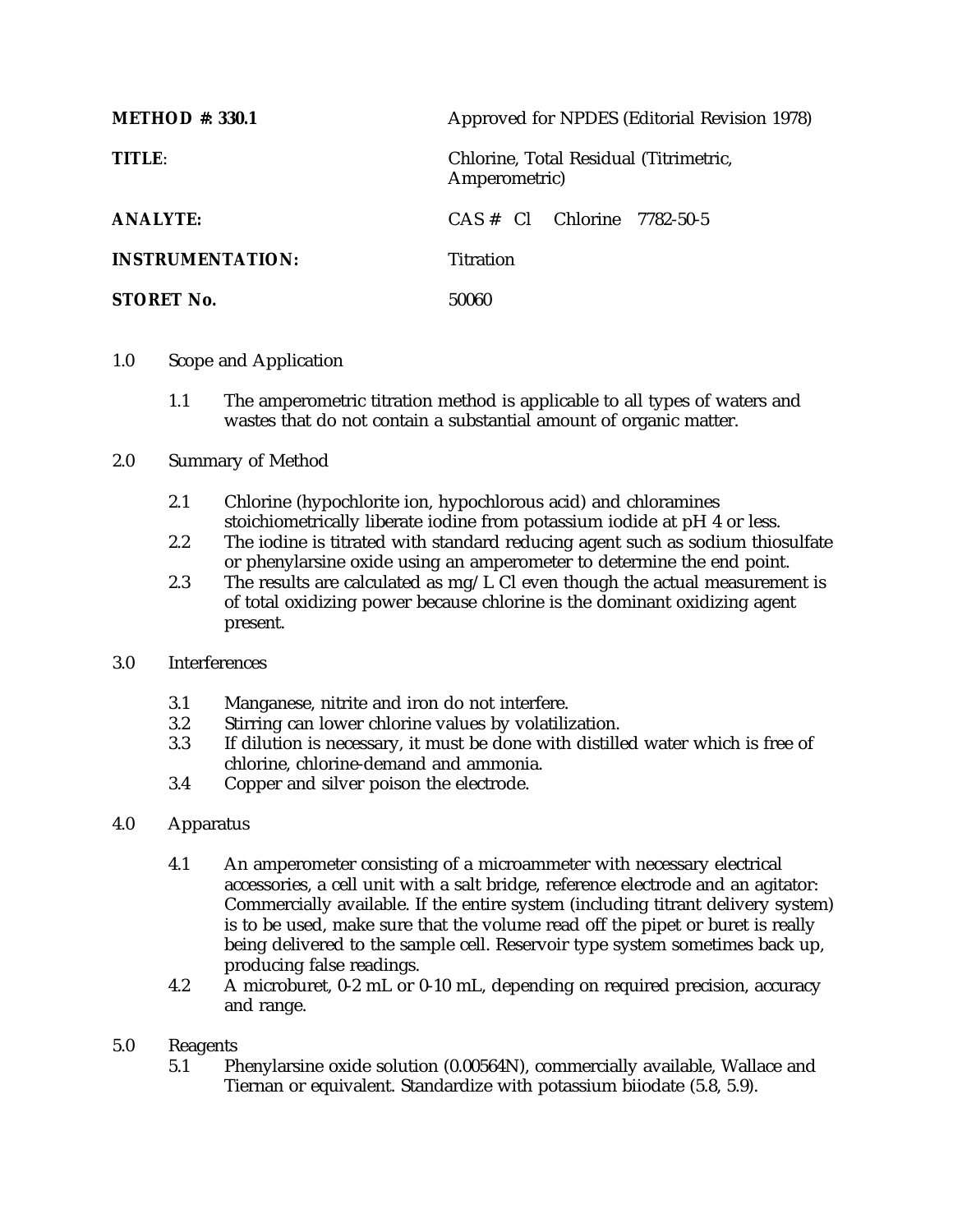- 5.2 Potassium Iodide, KI, crystals.
- 5.3 Potassium Iodide Solution: Dissolve 50 g KI in freshly boiled and cooled distilled water and dilute to 1 liter. Store in colored, glass-stoppered bottle in refrigerator. Discard when yellow color develops.
- 5.4 Commercially available starch indicators such as thyodene or equivalent may be used.
- 5.5 Acetate buffer solution (pH 4): Dissolve 146g anhydrous  $NaC<sub>2</sub>H<sub>3</sub>O<sub>2</sub>$  or 243g  $NaC<sub>2</sub>H<sub>3</sub>O<sub>2</sub>$ •3H<sub>2</sub>O in 400 mL distilled water, add 480g conc acetic acid and dilute to 1 liter with distilled water.
- 5.6 Sulfuric Acid (1:4): Slowly add 200 mL  $H_2SO_4$  (sp. gr. 1.84) to 800 mL of distilled water.
- 5.7 Potassium biiodate (0. lN): Dissolve 3.249g potassium biiodate, previously dried 2 hours at 103°C, in distilled water and dilute to 1.0 liters. Store in a glass stoppered bottle.
- 5.8 Potassium biiodate (0.005N): Dilute 50 mL of 0.1 N potassium biiodate (5.7) to l-liter in a volumetric flask. Store in a glass stoppered bottle.
- 5.9 Standardization of 0.00564N phenylarsine oxide: Dissolve approximately 2g (± 1g) KI (5.2) in 100 to 150 mL distilled water; add 10 mL  $H<sub>2</sub>SO<sub>4</sub>$  solution (5.6) followed by 20 mL 0.005N potassium biiodate solution (5.8). Place in dark for 5 minutes; dilute to 300 mL and titrate with 0.00564N phenylarsine oxide solution (5.1) to a pale straw color. Add a small scoop of indicator (5.4). Wait until homogeneous blue color develops and continue the titration drop by drop until the color disappears. Run in duplicate. Duplicate determinations should agree within  $\pm 0.05$  mL.

$$
NPAO = \frac{20 \times 0.005}{mL \, PAO}
$$

Adjust PAO solution if necessary and recheck.

## 6.0 Procedure

- 6.1 Place 200 mL of sample in the sample container. This volume is convenient because the buret reading in milliliters is equivalent to mg/L Cl. Up to 2 mg/L is reliably titrated this way. Smaller sample aliquots diluted to 200 mL are used for concentrations greater than 2 mg/L. The construction of the cell and electrode component usually require 200 mL of sample.
- 6.2 Place on electrode assembly.
- 6.3 Add 1.0 mL KI solution (5.3).
- 6.4 Add 1 mL acetate buffer (5.5).
- 6.5 Titrate with 0.00564N PAO (5.1).
- 6.6 As each increment is added the needle deflects toward rest. When the needle no longer deflects subtract the last drop added from the buret reading to obtain the mg/L Cl. Less and/or slower deflection signals that the end point is near.

## 7.0 Calculations

7.1 For 0.00564N PAO and a 200 mL sample there are no calculations. The buret reading is in mg/L. The last increment, when the needle does not deflect toward rest, must be subtracted.